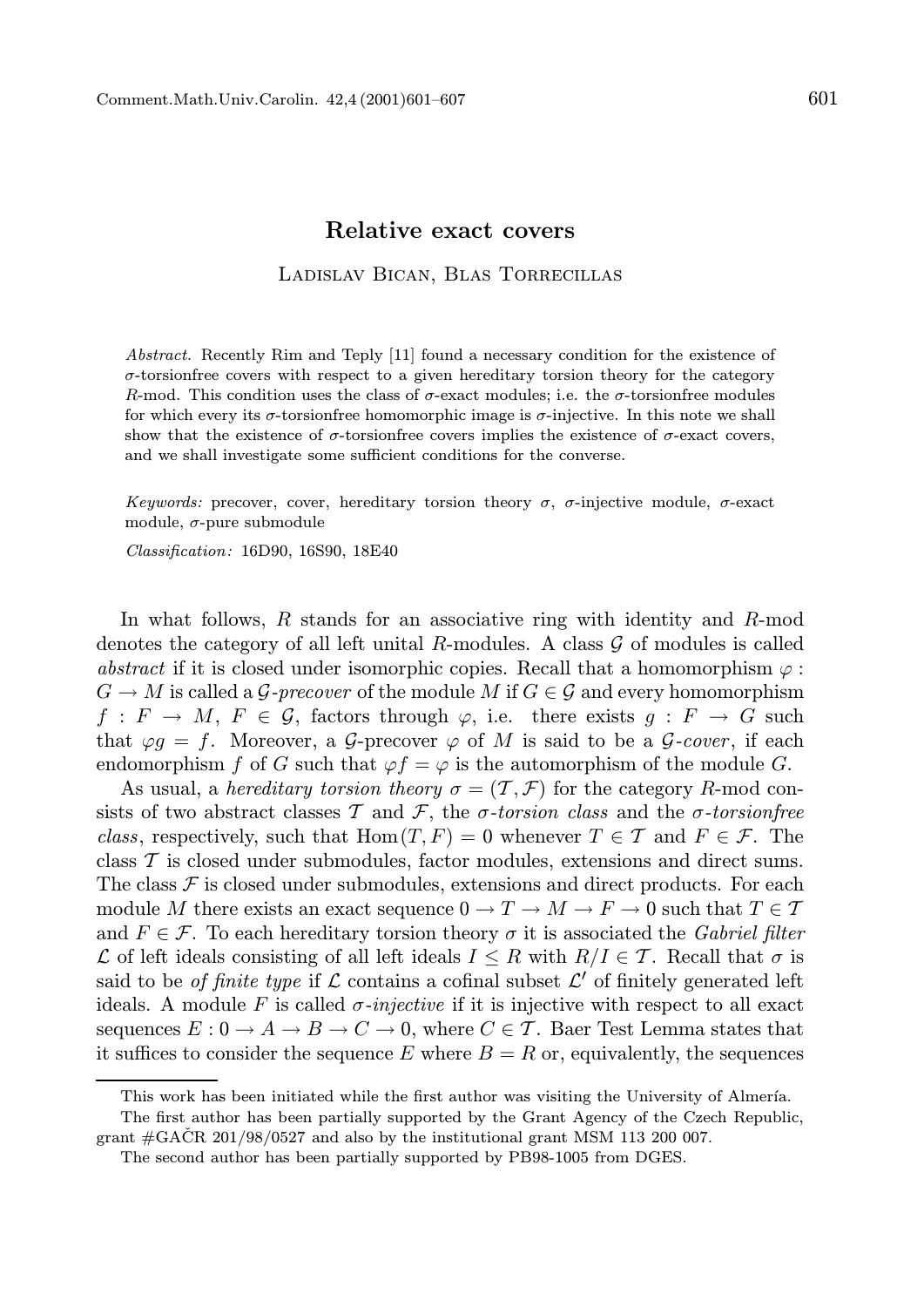where  $B = R$  and  $A \in \mathcal{L}$ . The class of all  $\sigma$ -torsionfree  $\sigma$ -injective modules will be denoted by J. Following [11], we say that a  $\sigma$ -torsionfree module is  $\sigma$ -exact if any its  $\sigma$ -torsion free homomorphic image is  $\sigma$ -injective. The class of all such modules will be denoted by  $\mathcal{E}.$ 

The investigations of this paper are motivated by several sources. First, if  $\sigma$ is an exact torsion theory for R-mod, i.e. a hereditary torsion theory such that  $E(M)/M \in \mathcal{J}$  whenever  $M \in \mathcal{F}$  and  $M \in \mathcal{J}$ , then  $\mathcal{J} = \mathcal{E}$  and it is well-known (see e.g. [12] or [6]) that every module has a J-cover whenever  $\sigma$  is of finite type, i.e. if  $\sigma$  is perfect. Further, it is known that a sufficient condition for the existence of  $\mathcal F$ -covers ( $\sigma$ -torsionfree covers) is equivalent to the condition that the directed unions of  $\sigma$ -torsionfree  $\sigma$ -injective modules are  $\sigma$ -injective (see [12] and [9; Proposition 43.9]). On the other hand, recently [11] presented a necessary condition saying that the directed union of  $\sigma$ -exact modules is  $\sigma$ -injective. Some other examples having similar motivating character are mentioned at the end of the paper.

So, the purpose of this note is to investigate and unify the methods and relations between  $\sigma$ -torsionfree and  $\sigma$ -exact covers under several hypotheses on the torsion theories or classes of modules, respectively.

Recall from [4] that a submodule N of a module M is said to be  $\mathcal{G}\text{-}pure, \mathcal{G}$  being an abstract class of modules, if the factor module  $M/N$  belongs to the class  $\mathcal{G}$ . Further, it is well-known (and not too hard to verify) that a  $\sigma$ -torsionfree precover  $\varphi: G \to M$  of a module M is the  $\sigma$ -torsionfree cover of M if and only if Ker  $\varphi$ contains no non-zero submodule  $\sigma$ -pure (i.e. F-pure) in G. The following results are well-known, we include these assertions here for the sake of completeness.

**1. Lemma.** Let  $E: 0 \to A \xrightarrow{i} B \xrightarrow{\pi} C \to 0$  be an exact sequence. Then (i) if  $B \in \mathcal{E}$  and  $C \in \mathcal{F}$  then  $A, C \in \mathcal{E}$ ; (ii) if  $A, C \in \mathcal{E}$  then  $B \in \mathcal{E}$ .

**2. Remark.** If  $F \in \mathcal{E}$ , then a submodule K of F is  $\mathcal{E}$ -pure in F if and only if it is  $\sigma$ -pure (i.e.  $\sigma$ -closed) in F. This simple fact follows immediately from the definitions but, since it will be frequently used in the sequel, it seems to be convenient to formulate it here explicitly. A similar situation occurs with the fact that if an abstract class  $\mathcal G$  is closed under finite direct sums (or, more generally, under extensions) and under directed unions, then it is closed under arbitrary direct sums. Clearly, let  $F = \bigoplus_{\lambda \in \Lambda} F_{\lambda}, F_{\lambda} \in \mathcal{G}$ , and let  $\{K_{\omega} | \omega \in \Omega\}$  be the collection of all finite subset of the set  $\Lambda$ . Setting  $F_{\omega} = \bigoplus_{\lambda \in K_{\omega}} F_{\lambda}$ , we see that  $F_{\omega} \in \mathcal{E}$  and the union  $F = \bigcup_{\omega \in \Omega} F_{\omega}$  is directed in the natural way.

Now we are going to show that the existence of  $\sigma$ -torsion free covers implies that the class  $\mathcal E$  is closed under directed unions and that for each  $F \in \mathcal E$  the set of all  $\mathcal{E}$ -pure submodules is closed under directed unions, too. The first assertion slightly generalizes [11; Theorem 1].

П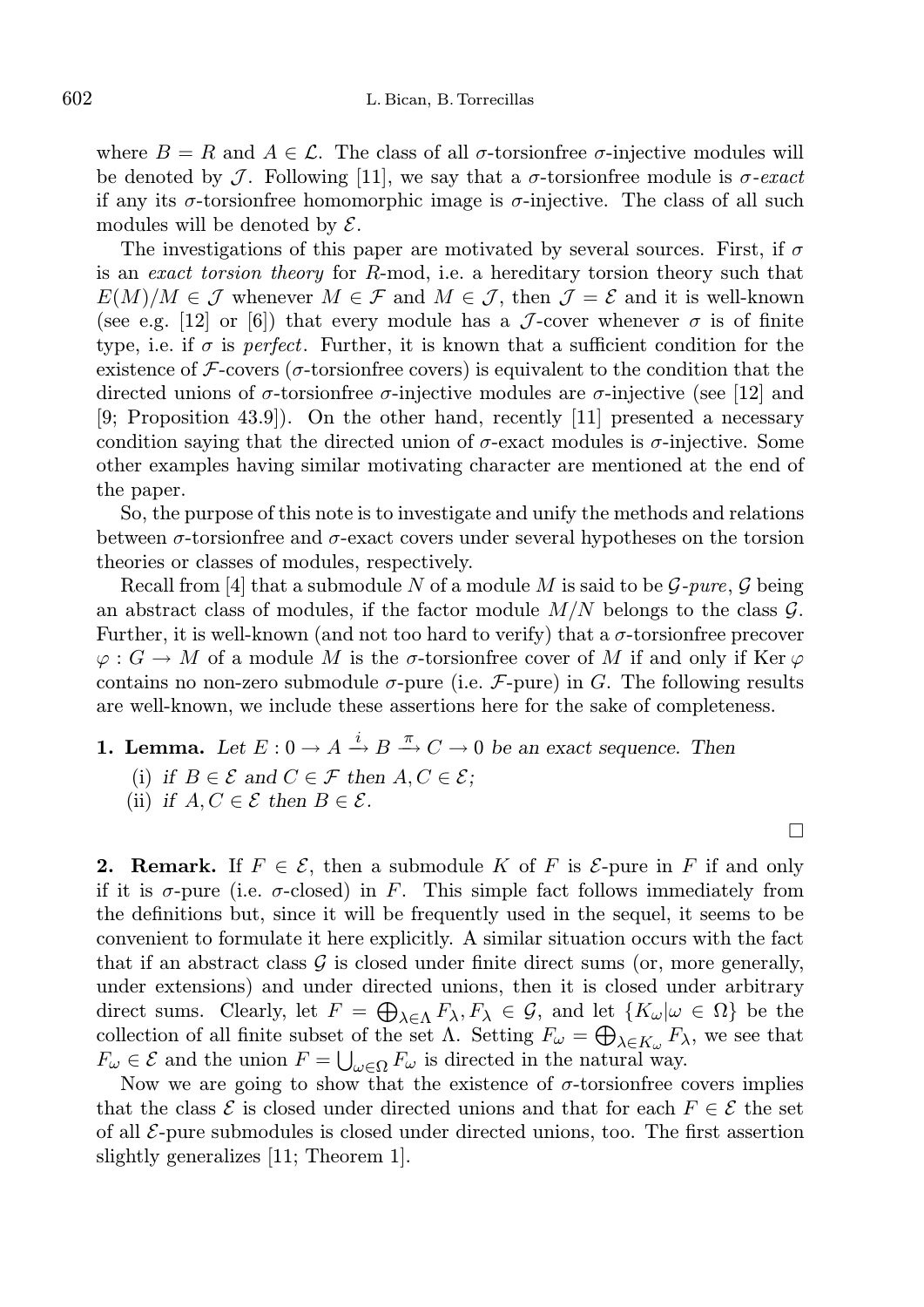**3. Proposition.** Let  $\sigma = (T, \mathcal{F})$  be a hereditary torsion theory for the category R-mod such that every module has a  $\sigma$ -torsion free cover. Then

- (i) the class  $\mathcal E$  is closed under directed unions;
- (ii) for an arbitrary module  $F \in \mathcal{E}$  the set of all  $\mathcal{E}$ -pure submodules of F is closed under directed unions.

PROOF: (i) Let  $F = \bigcup_{\lambda \in \Lambda} F_{\lambda}$  be a directed union of  $\sigma$ -exact modules. We first show that  $F \in \mathcal{J}$ . If  $\varphi : G \to E_{\sigma}(F)/F$  is an  $\mathcal{F}$ -cover of  $E_{\sigma}(F)/F = \sigma(E(F)/F)$ , then for each  $\lambda \in \Lambda$  we have the commutative diagram

$$
E_{\sigma}(F)/F_{\lambda} \xrightarrow{E_{\sigma}(F)/F_{\lambda}}
$$

$$
f_{\lambda} \downarrow \qquad \qquad \downarrow \pi_{\lambda}
$$

$$
G \xrightarrow{\varphi} E_{\sigma}(F)/F
$$

where  $\pi_{\lambda}$  is the canonical projection and  $f_{\lambda}$  exists by the definition of a precover in view of the fact that  $E_{\sigma}(F)/F_{\lambda}$  is  $\sigma$ -torsionfree,  $F_{\lambda}$  being  $\sigma$ -injective. Clearly, Ker  $f_{\lambda} \subseteq F/F_{\lambda}$  and we show that the equality Ker  $f_{\lambda} = F/F_{\lambda}$  holds for each  $\lambda \in \Lambda$ . Assuming that  $\text{Ker } f_{\lambda} \neq F/F_{\lambda}$  for some  $\lambda \in \Lambda$ , we can find an index  $\mu \in \Lambda$  such that  $f_{\lambda}(\frac{F\mu + F_{\lambda}}{F_{\lambda}})$  $(\frac{F\mu+F_{\lambda}}{F_{\lambda}}) \neq 0$ . Now  $f_{\lambda}(\frac{F\mu+F_{\lambda}}{F_{\lambda}})$  $(\frac{F+\Gamma_{\lambda}}{F_{\lambda}})$  is  $\sigma$ -exact as the  $\sigma$ -torsion free homomorphic image of  $\frac{F\mu}{F_{\lambda}\cap F\mu}$  and so it is  $\sigma$ -pure in G. Obviously,  $f_{\lambda}(\frac{F\mu+F_{\lambda}}{F_{\lambda}})$  $\frac{I+\Gamma\lambda}{F_{\lambda}})\subseteq$ Ker  $\varphi$ , which contradicts by Remark 2 the fact that  $\varphi$  is an *F*-cover of  $E_{\sigma}(\hat{F})/F$ . Thus Ker  $f_{\lambda} = F/F_{\lambda}$ ; hence Im  $f_{\lambda} \cong E_{\sigma}(F)/F$ ,  $E_{\sigma}(F)/F$  is  $\sigma$ -torsionfree and  $F = E_{\sigma}(F)$  is  $\sigma$ -torsionfree  $\sigma$ -injective.

Now let  $K \leq F$  be any  $\sigma$ -closed submodule. Then  $F/K = \bigcup_{\lambda \in \Lambda} \frac{F_{\lambda} + K}{K}$  is a directed union of  $\sigma$ -exact submodules  $\frac{F_{\lambda}+K}{K} \cong \frac{F_{\lambda}}{F_{\lambda}\cap K}$  and so it is  $\sigma$ -injective by the first part of the proof.

(ii) Let  $K = \bigcup_{\lambda \in \Lambda} K_{\lambda}$  be a directed union of  $\mathcal{E}$ -pure submodules of the module  $F \in \mathcal{E}$ . The only property we need to show is that K is  $\sigma$ -closed in F. However,  $K_{\lambda}$  is, as a  $\sigma$ -closed submodule of F,  $\sigma$ -exact for each  $\lambda \in \Lambda$  by Lemma 1 and, consequently, K is  $\sigma$ -exact by (i). Hence K is  $\sigma$ -closed in F by [9; Proposition 10.1].  $\Box$ 

Similarly to the case of  $\sigma$ -torsionfree covers (Remark 2), we have the following result for  $\mathcal{E}\text{-}{\rm covers}.$ 

**4. Proposition.** Let  $\sigma = (\mathcal{T}, \mathcal{F})$  be a hereditary torsion theory for the category R-mod. An  $\mathcal{E}\text{-precover}\varphi: G \to M$  of a module M is an  $\mathcal{E}\text{-cover}$  of M if and only if Ker  $\varphi$  contains no non-zero submodule  $\mathcal{E}$ -pure in G.

**PROOF:** Assume first that  $\varphi$  is an *E*-cover of M, and let  $K \subseteq \text{Ker } \varphi$  be an *E*-pure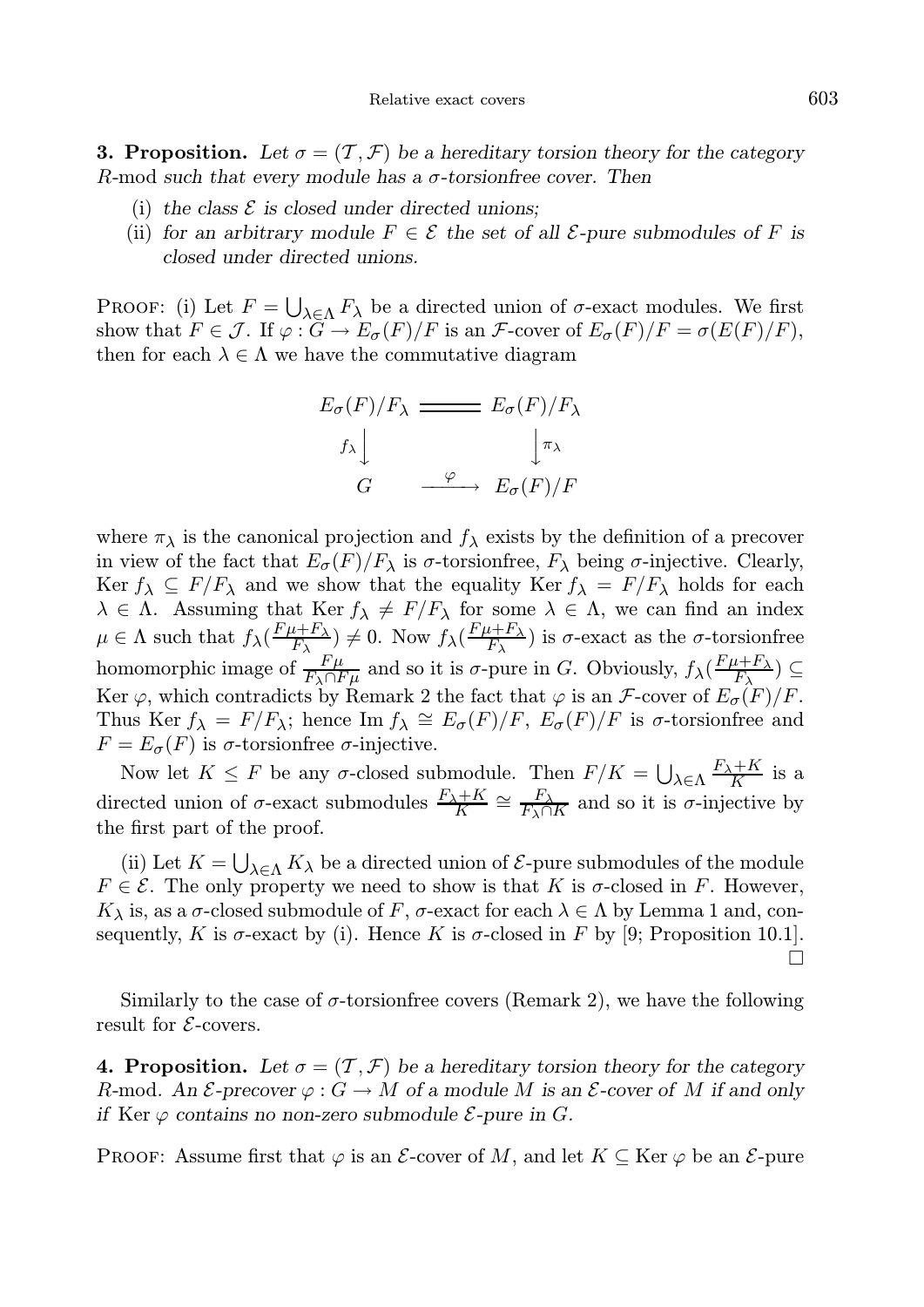submodule of G. Consider the following diagram

$$
\begin{array}{ccc}\nG & \xrightarrow{\pi} & G/K & \xrightarrow{\varrho} & G \\
\varphi & & \downarrow{\bar{\varphi}} & & \downarrow{\varphi} \\
M & \xrightarrow{\qquad} & M & \xrightarrow{\qquad} & M\n\end{array}
$$

where  $\pi$  is the canonical projection and  $\bar{\varphi}$  is the corresponding natural map. Since  $G/K \in \mathcal{E}$ , the definition of a precover yields the existence of a homomorphism  $\rho: G/K \to G$  such that  $\varphi \rho = \bar{\varphi}$ . So,  $\varphi(\rho \pi) = \bar{\varphi} \pi = \varphi$  gives that  $\rho \pi$  is an automorphism of G; hence  $\pi$  is injective and  $K = 0$ .

Conversely, let the condition be satisfied and let  $f$  be an endomorphism of the module G such that  $\varphi f = \varphi$ . Obviously, Ker f ⊂ Ker  $\varphi$  and so G/Ker f ≅ Im  $f \in \mathcal{F}$  yields by Remark 2 that f is injective. Further, the submodule  $H =$  ${u - f(u) \mid u \in G}$  of G is clearly contained in Ker  $\varphi$  and as an epimorphic image of G it is  $\sigma$ -pure in G by [9; Proposition 10.1]. Thus  $H = 0$  and f is surjective.

 $\Box$ 

Following  $[4]$ , we say that an abstract class  $\mathcal G$  of modules satisfies condition (P), if to each infinite cardinal  $\lambda$  there exists a cardinal  $\kappa > \lambda$  such that for every  $F \in \mathcal{G}$  with  $|F| \geq \kappa$  and every  $K \leq F$  with  $|F/K| \leq \lambda$ , the submodule K contains a non-zero submodule L such that  $F/L \in \mathcal{G}$ . In [4; Theorem 2 and Corollary 3] it has been proved that if an abstract class  $\mathcal G$  of modules is closed under direct sums, satisfies condition (P) and, for each  $F \in \mathcal{G}$ , the set of all  $\mathcal{G}$ -pure submodules of F is inductive, then every module has a G-precover. If, in addition, the class  $\mathcal G$  is closed under direct limits, then every module has a  $G$ -cover.

**5. Theorem.** Let  $\sigma = (\mathcal{T}, \mathcal{F})$  be a hereditary torsion theory for the category R-mod. If every module has a σ-torsionfree cover, then every module has an E-cover.

PROOF: The class  $\mathcal E$  is closed under arbitrary direct sums by Proposition 3(i) and Remark 2. The set of all  $\mathcal{E}$ -pure submodules of each member of  $\mathcal{E}$  is inductive by Proposition 3(ii) and  $\mathcal E$  satisfies condition (P) by [6; Theorem 11]. Thus every module has an  $\mathcal{E}\text{-precover}$  by [4; Theorem 2]. Moreover, in view of Proposition 3(ii) we can find an  $\mathcal{E}\text{-precover }\varphi:G\to M$  of the module M such that Ker  $\varphi$  contains no non-zero E-pure submodule of G. Thus  $\varphi$  is an E-cover of M by Proposition 4.  $\Box$ 

**6. Corollary.** Let  $\sigma = (T, \mathcal{F})$  be a hereditary torsion theory of finite type for the category R-mod. Then

- (i) the class  $\mathcal E$  is closed under directed unions;
- (ii) the set of all  $\mathcal{E}\text{-pure submodules}$  of any member of  $\mathcal{E}$  is closed under directed unions;
- (iii) every module has an  $\mathcal{E}\text{-cover.}$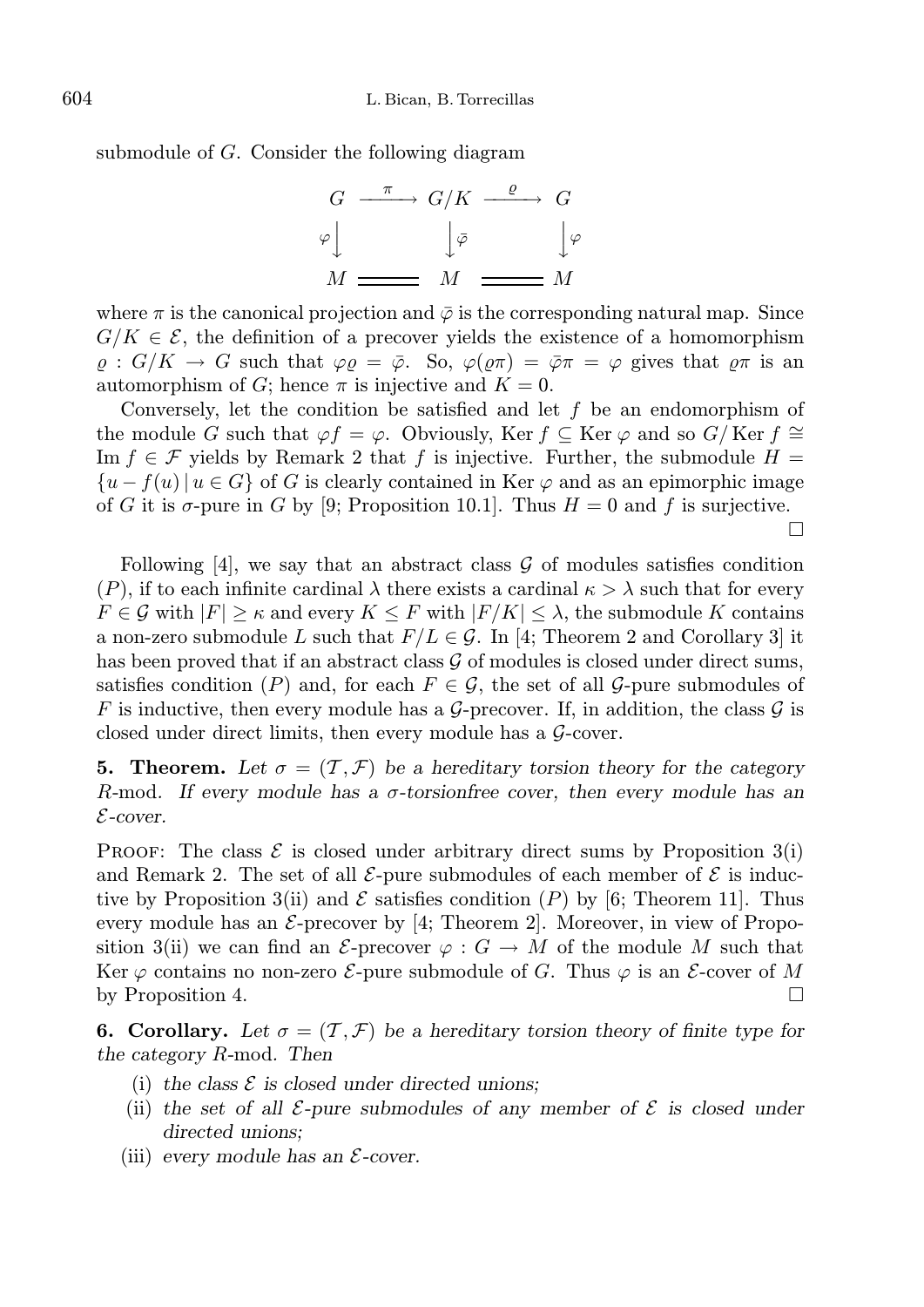PROOF: By [12; Theorem] and [5; Corollary 4.1], every module has a  $\sigma$ -torsion free cover and it suffices to apply Proposition 3 and Theorem 5.

Now we proceed to formulate some conditions that are sufficient to prove the converse statement to Theorem 5. Note that the hypotheses of Proposition 8 are motivated by the ordinary torsion theory on the category Ab of all abelian groups.

**7. Proposition.** Let  $\sigma = (T, \mathcal{F})$  be a hereditary torsion theory for the category R-mod.

- (i) If  $0 \neq F = \bigcup_{\lambda \in \Lambda} F_{\lambda}$  is a directed union of members of the class  $\mathcal{E}$  and if F has an  $\mathcal{E}\text{-cover}$ , then F belongs to the class  $\mathcal{E}\text{-}$ .
- (ii) If  $K = \bigcup_{\lambda \in \Lambda} K_{\lambda}$  is a directed union of  $\mathcal{E}$ -pure submodules of a module  $F \in \mathcal{E}$  such that K has an  $\mathcal{E}$ -cover, then K is  $\mathcal{E}$ -pure in F.

**PROOF:** (i) For an  $\mathcal{E}\text{-cover }\varphi: G \to F$  of the module F, consider the diagram

$$
F_{\lambda} \xrightarrow{\iota_{\mu\lambda}} F_{\mu} \xrightarrow{\varrho_{\mu}} G
$$
  

$$
\parallel \qquad \qquad \parallel \qquad \qquad \downarrow \varphi
$$
  

$$
F_{\lambda} \xrightarrow{\iota_{\mu\lambda}} F_{\mu} \xrightarrow{\iota_{\mu}} F
$$

where  $0 \neq F_{\lambda} \subseteq F_{\mu}$  and  $\iota_{\mu\lambda}, \iota_{\mu}$  are the inclusion maps. By hypothesis, for each  $\lambda \in \Lambda$  there exists  $\varrho_\lambda : F_\lambda \to G$  such that  $\varphi \varrho_\lambda = \iota_\lambda$ . From this we infer that  $\varphi \neq 0$ and since F is obviously  $\sigma$ -torsionfree, Ker  $\varphi$  is  $\sigma$ -pure in G. So, by Remark 2, it is *E*-pure in G. Thus  $\varphi$  is injective by Proposition 4 and so  $\varphi(\varrho_{\lambda} - \varrho_{\mu} \iota_{\mu\lambda}) =$  $\iota_{\lambda} - \iota_{\mu} \iota_{\mu\lambda} = 0$  yields  $\varrho_{\lambda} = \varrho_{\mu} \iota_{\mu\lambda}$ . This means that  $\varrho_{\mu}$  extends  $\varrho_{\lambda}$  whenever  $F_{\lambda} \subseteq F_{\mu}$  and, consequently, there naturally exists a homomorphism  $\psi : F \to G$ such that  $\psi \iota_\lambda = \varrho_\lambda$  for each  $\lambda \in \Lambda$ . By the same argument  $\varphi \psi \iota_\lambda = \varphi \varrho_\lambda = \iota_\lambda$ gives  $\varphi \psi = 1$ . Thus  $\varphi$  is an isomorphism and hence  $F \in \mathcal{E}$ .

(ii) Each  $K_{\lambda}$ ,  $\lambda \in \Lambda$ , is  $\sigma$ -pure in F by [9; Proposition 10.1] and so it lies in the class  $\mathcal E$  by Lemma 1. By (i) we have that  $K \in \mathcal E$ ; hence K is  $\sigma$ -pure in F by [9; Proposition 10.1] again. Remark 2 finishes the proof.  $\Box$ 

**8. Proposition.** Let  $\sigma = (\mathcal{T}, \mathcal{F})$  be a hereditary torsion theory for the category R-mod. If F is a  $\sigma$ -torsionfree  $\sigma$ -injective module such that every non-zero  $\sigma$ torsionfree factor module and every submodule of F that is expressible as a directed union of members of  $\mathcal E$  has a non-zero  $\mathcal E$ -cover, then F is  $\sigma$ -exact.

**PROOF:** Let  $\varphi_0$  :  $G_0 \to F$  be an *E*-cover of the module F. We may assume  $F \neq 0$ , the case  $F = 0$  being trivial. By the hypothesis and the unicity of covers we have  $\varphi_0 \neq 0$ . Since  $G_0/Ker \varphi_0 \cong Im \varphi_0 \in \mathcal{F}, \varphi_0$  is a monomorphism by Proposition 4 and Remark 2. Hence  $K_0 = \varphi_0(G_0)$  is a non-zero submodule of F lying in the class  $\mathcal{E}$ . For  $K_0 \neq F$  assume that for some ordinal  $\alpha$  the submodules  $K_{\beta}, \beta < \alpha$ , of F have already been constructed in such a way that  $K_{\gamma} \subset K_{\gamma+1}$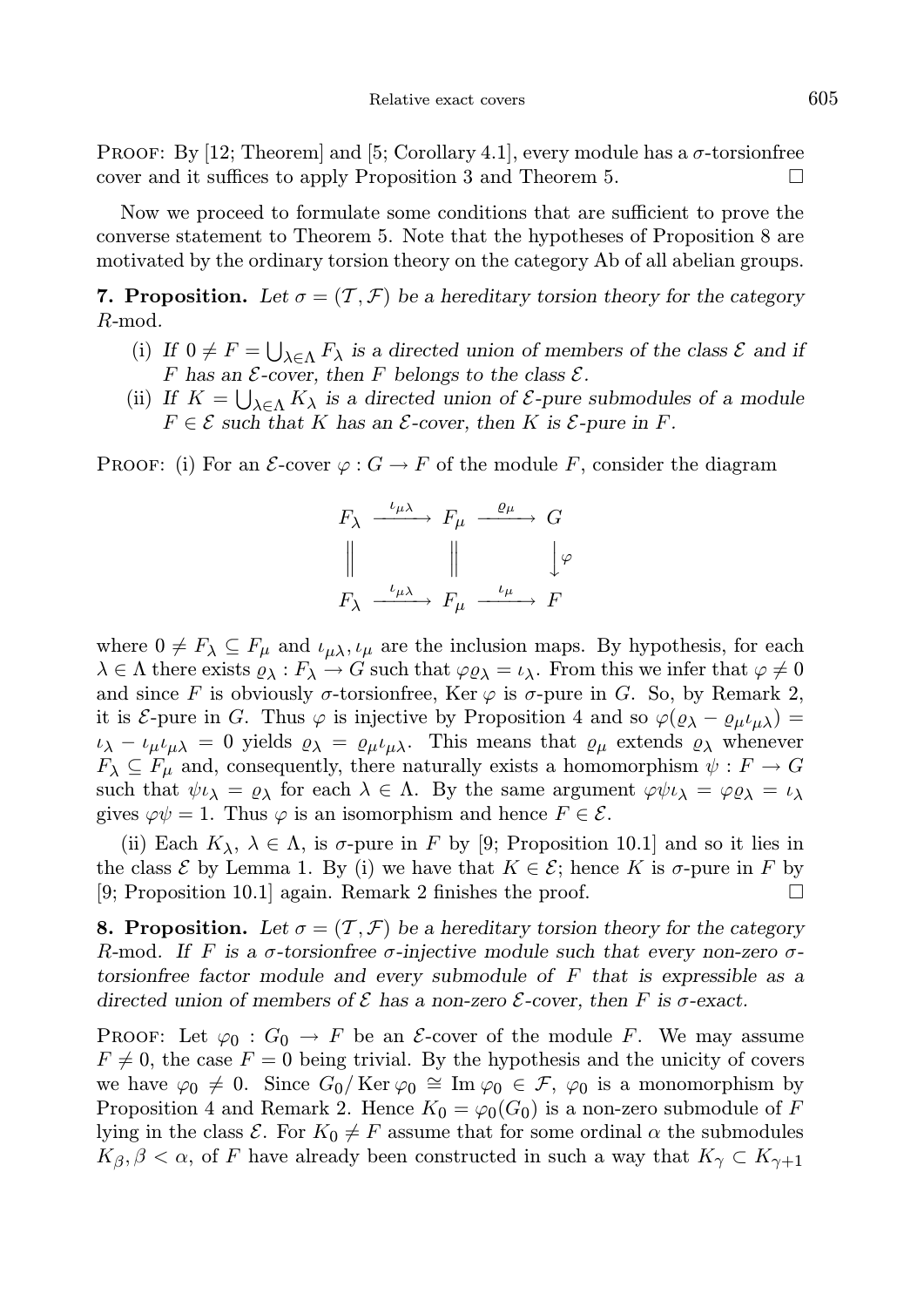for each  $\gamma + 1 < \alpha$  and  $K_{\beta} \in \mathcal{E}$  for each  $\beta < \alpha$ . For a limit ordinal  $\alpha$  we simply set  $K_{\alpha} = \bigcup_{\beta < \alpha} K_{\beta}$ , and we have  $K_{\alpha} \in \mathcal{E}$  by the hypothesis and Proposition 7(i). If  $\alpha = \beta + 1$  is a successor ordinal then, similarly to the beginning, we take an  $\mathcal{E}\text{-cover }\varphi_{\beta}: G_{\beta}\to F/K_{\beta} \text{ and we denote }\varphi_{\beta}(G_{\beta})=\frac{K_{\beta+1}}{K_{\beta}}=\frac{K_{\alpha}}{K_{\beta}}. \text{ Then } K_{\beta}\subset K_{\alpha}$ and  $K_{\alpha}/K_{\beta} \in \mathcal{E}$ , which together with Lemma 1 yields that  $K_{\alpha} \in \mathcal{E}$ . Thus  $F = \bigcup_{\alpha < \lambda} K_{\alpha}$  for some ordinal  $\lambda$  and  $F \in \mathcal{E}$  by Proposition 7(i), again.  $\Box$ 

**9. Theorem.** Let  $\sigma = (T, \mathcal{F})$  be a hereditary torsion theory for the category R-mod such that  $Q_{\sigma}(R) \in \mathcal{E}$ . The following conditions are equivalent:

- (i)  $\sigma$  is of finite type;
- (ii) every module has a  $\sigma$ -torsion free cover;
- (iii) every module has an  $\mathcal{E}\text{-cover.}$

PROOF: (ii) follows from (i) by  $[12;$  Theorem in the faithful case and by  $[5;$ Corollary 4.1] in the general case. Further, (iii) follows from (ii) by Theorem 5 and we are going to show that (i) follows from (iii). So, let  $J = \sigma(R)$ ,  $I \in \mathcal{L}$  be arbitrary and  $I = \bigcup_{\lambda \in \Lambda} I_{\lambda}$  be a directed union of a finitely generated left ideal of R. For each  $\lambda \in \Lambda$  we take the  $\sigma$ -closure  $K_{\lambda}$  of  $\frac{I_{\lambda}+J}{J}$  in  $E_{\sigma}(R/J) = Q_{\sigma}(R)$ . It is easy to see that for  $I_\lambda \subseteq I_\mu$  we have  $K_\lambda \subseteq K_\mu$  and so, taking the directed union  $K = \bigcup_{\lambda \in \Lambda} K_{\lambda}$  we get that  $\frac{I+J}{J} \subseteq K$ . However, from the isomorphism  $(R/J)/((I+J)/J) \cong R/(I+J)$  we infer that  $(I+J)/J$  is  $\sigma$ -dense in K,  $R/(I+J)$ being  $\sigma$ -torsion as the homomorphic image of  $R/I$ . Consequently,  $(I+J)/J$  is σ-dense in  $E_{\sigma}(R/J)$ . On the other hand,  $K_{\lambda}$  is  $\mathcal{E}_{\tau}$ -pure in  $E_{\sigma}(R/J)$  for each  $\lambda \in \Lambda$ by the hypothesis and so Proposition 7(ii) yields that K is  $\mathcal{E}_{\text{pure}}$  in  $E_{\sigma}(R/J)$ . Thus  $K = E_{\sigma}(R/J)$  and hence there is an index  $\lambda \in \Lambda$  such that  $1 + J \in K_{\lambda}$ , which means that  $R/J \subseteq K_{\lambda}$  and so  $\frac{I_{\lambda}+J}{J_{\lambda}}$  is  $\sigma$ -dense in  $R/J$ . Finally, considering the exact sequence  $0 \to \frac{I_{\lambda}+J}{I_{\lambda}} \to \frac{R}{I_{\lambda}} \to \frac{R}{I_{\lambda}+J} \to 0$ , we see that  $R/(I_{\lambda}+J) \in \mathcal{T}$  by the above part. Since  $\frac{I_{\lambda}+J}{I_{\lambda}} \cong \frac{J}{J\cap I_{\lambda}} \in \mathcal{T}$  obviously, we have  $I_{\lambda} \in \mathcal{L}$ , as we had to show.  $\Box$ 

10. Remarks. We conclude by some simple applications of the above theory and we also present some examples motivating this theory, as promised at the beginning.

It follows easily from Corollary 6 that if  $\sigma = (\mathcal{T}, \mathcal{F})$  is a hereditary torsion theory of finite type for the category  $R$ -mod over a left semihereditary ring  $R$ , then the classes  $\mathcal J$  and  $\mathcal E$  coincide and, consequently, every module has a  $\sigma$ torsionfree  $\sigma$ -injective cover. Further, as a consequence of Theorem 9 one can obtain that an exact torsion theory  $\sigma = (\mathcal{T}, \mathcal{F})$  is perfect if and only if every module has an J-cover. Since  $J = \mathcal{E}$  in this case,  $\sigma$  is perfect if and only if every module has an  $\mathcal{E}\text{-cover.}$ 

If  $\sigma$  is the ordinary torsion theory on the category Ab of all abelian groups, then  $E_{\sigma}(Z) = Q_{\sigma}(Z) = Q$  is  $\sigma$ -cocritical and, consequently, it belongs to the class